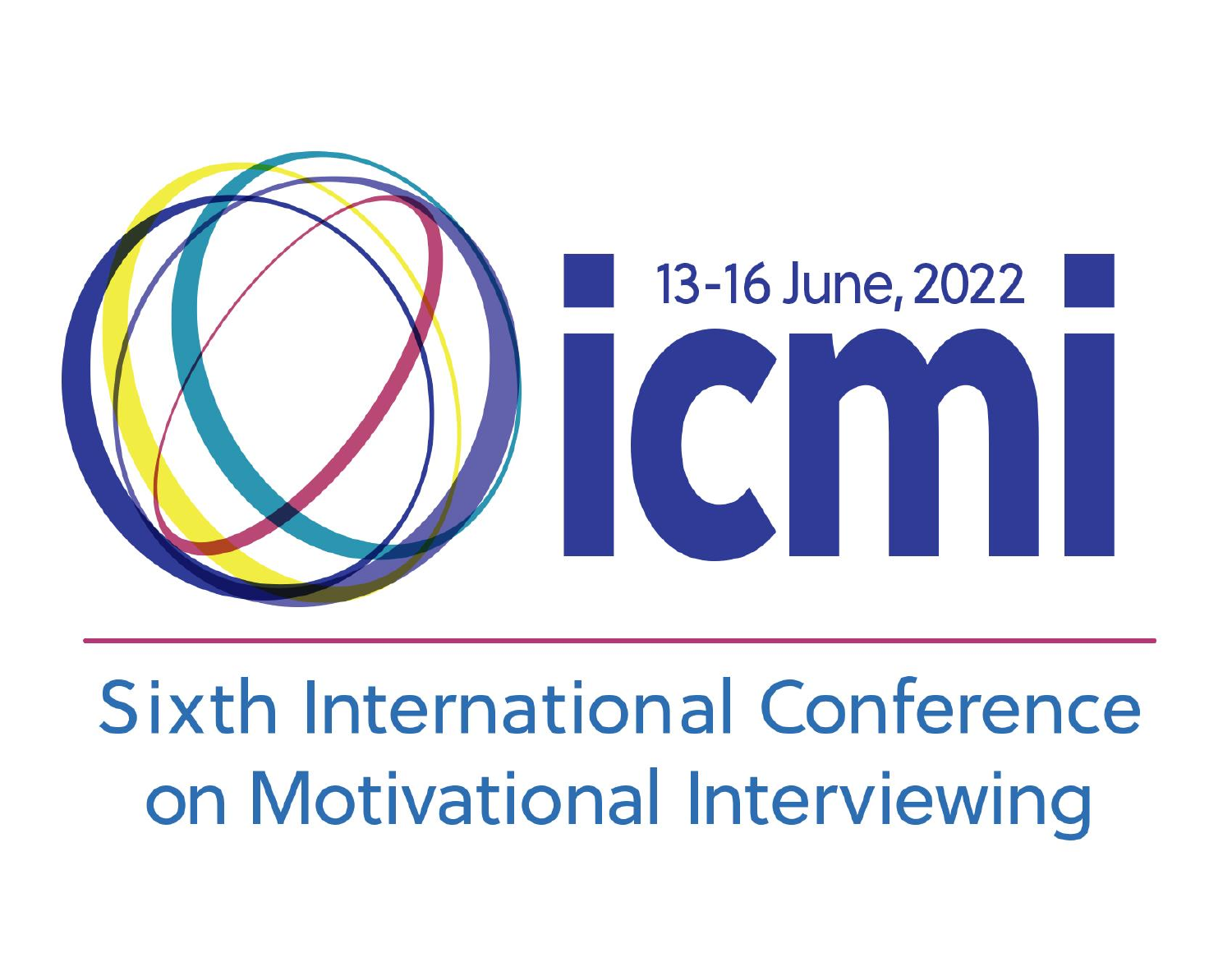## **Program**

**Monday, 13 June**

| $14:00 - 15:15$ UTC | MI and Global Health Threats: Invited Keynote Address                                                                                                                                                             |                                                                                                                                                                              |  |  |  |  |  |  |
|---------------------|-------------------------------------------------------------------------------------------------------------------------------------------------------------------------------------------------------------------|------------------------------------------------------------------------------------------------------------------------------------------------------------------------------|--|--|--|--|--|--|
|                     | The Syndemic of Climate Crisis and Health - The Need for Changing our Behavior                                                                                                                                    |                                                                                                                                                                              |  |  |  |  |  |  |
|                     | Peter Friberg                                                                                                                                                                                                     |                                                                                                                                                                              |  |  |  |  |  |  |
|                     | Discussants: William R. Miller, Stephen Rollnick                                                                                                                                                                  |                                                                                                                                                                              |  |  |  |  |  |  |
|                     |                                                                                                                                                                                                                   |                                                                                                                                                                              |  |  |  |  |  |  |
| $15:30 - 17:00$ UTC | Symposium                                                                                                                                                                                                         | <b>Individual Paper Session 1</b>                                                                                                                                            |  |  |  |  |  |  |
|                     | Motivational Interviewing in Education:<br>What Do We Know?                                                                                                                                                       | Motivational Interviewing for COVID-19 Vaccine<br>Hesitancy                                                                                                                  |  |  |  |  |  |  |
|                     | And Where Should We Go from Here?<br>Nava Ben-Artzey, Chair                                                                                                                                                       | Cassandra Boness, Antoine Douaihy, Beth Hoffman, Jaime<br>Sidani                                                                                                             |  |  |  |  |  |  |
|                     | Schools-Based Motivational Interviewing: The Student Check-up and Beyond<br><b>Gill Strait</b>                                                                                                                    | The Role of Motivational Interviewing Training in<br>Supporting the Practice of Contact Tracers<br>Cathy Atkinson, Joanna Barrow, Paul Earnshaw                              |  |  |  |  |  |  |
|                     | Investigating the Effect of Motivational Interviewing Compared to Action<br>Planning on Supporting the Emotional and Academic Success of High<br>School Students in Advanced Placement Classes<br>Kai Zhuang Shun | Training Healthcare Providers to Use Motivational<br>Interviewing Techniques to Increase COVID-19 Vaccine<br>Acceptance in Patients: Lessons Learned from the Front<br>Lines |  |  |  |  |  |  |
|                     | Teachers' Experiences of Applying Motivational Interviewing in Schools<br><b>Martina Svensson</b>                                                                                                                 | Jennifer Manuel, Karen Seal, Jeffrey Pyne,<br>Marie Mesidor, Brian Borsari, Michael Cucciare,<br>Julia Bravin                                                                |  |  |  |  |  |  |
|                     | Reflections on MI in Schools<br>Stephen Rollnick                                                                                                                                                                  |                                                                                                                                                                              |  |  |  |  |  |  |
|                     |                                                                                                                                                                                                                   |                                                                                                                                                                              |  |  |  |  |  |  |
| $17:15 - 18:00$ UTC | MI and Global Health Threats: Closing Plenary                                                                                                                                                                     |                                                                                                                                                                              |  |  |  |  |  |  |
|                     | Motivational Interviewing in Dialogue Groups During a National Violence Escalation: Challenges and Hope<br>Nava Ben Artzey                                                                                        |                                                                                                                                                                              |  |  |  |  |  |  |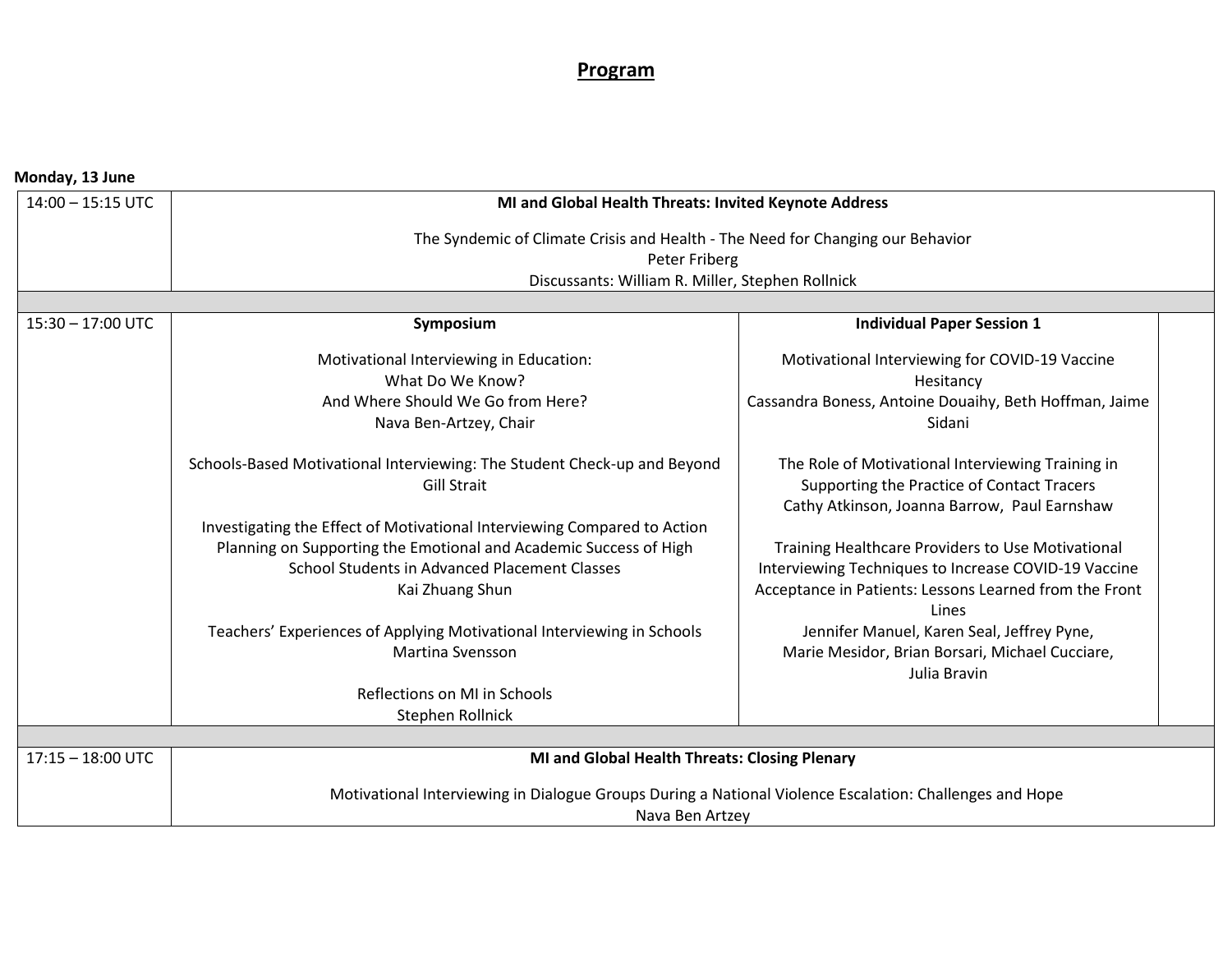### **Tuesday, 14 June**

| 14:00 - 15:15 UTC   | MI with Diverse, Marginalized, and Underserved Populations: Invited Keynote Address                                                                                                                                                                                                                                                                                                                                                                                                                                                                  |                                                                                                                                                                                                                                                                                                                                            |                                                                                                                                                                                                           |  |  |  |
|---------------------|------------------------------------------------------------------------------------------------------------------------------------------------------------------------------------------------------------------------------------------------------------------------------------------------------------------------------------------------------------------------------------------------------------------------------------------------------------------------------------------------------------------------------------------------------|--------------------------------------------------------------------------------------------------------------------------------------------------------------------------------------------------------------------------------------------------------------------------------------------------------------------------------------------|-----------------------------------------------------------------------------------------------------------------------------------------------------------------------------------------------------------|--|--|--|
|                     | Motivational Interviewing, Antiracism and Cultural Humility                                                                                                                                                                                                                                                                                                                                                                                                                                                                                          |                                                                                                                                                                                                                                                                                                                                            |                                                                                                                                                                                                           |  |  |  |
|                     |                                                                                                                                                                                                                                                                                                                                                                                                                                                                                                                                                      | Sylvie Naar                                                                                                                                                                                                                                                                                                                                |                                                                                                                                                                                                           |  |  |  |
|                     |                                                                                                                                                                                                                                                                                                                                                                                                                                                                                                                                                      |                                                                                                                                                                                                                                                                                                                                            |                                                                                                                                                                                                           |  |  |  |
| 15:30 - 17:00 UTC   | Symposium                                                                                                                                                                                                                                                                                                                                                                                                                                                                                                                                            | <b>Individual Paper Session 1</b>                                                                                                                                                                                                                                                                                                          | <b>Individual Paper Session 2</b>                                                                                                                                                                         |  |  |  |
|                     | Motivational Interviewing for Cannabis Use Disorder<br>Clara Oliveras Salvà<br>Motivational Interviewing for Cannabis Use Disorders: A<br>Systematic Review and Meta-Analysis<br>Cristina Calomarde                                                                                                                                                                                                                                                                                                                                                  | Motivational Interviewing for<br>Employment: An Exploration of<br>Practitioner Skill and Client Change<br><b>Talk</b><br>Eileen Britt, Sara Soleymani, Mark<br>Wallace-Bell                                                                                                                                                                | Opening the Black Box of MI Learning and<br>Implementation in Primary Care: A<br>Participatory Action Research<br>Sophie Langlois<br>Motivational Interviewing to Promote Older                           |  |  |  |
|                     | Adaptation of German-CANDIS Program (MI and<br>Cognitive Behavioral Therapy) to Spanish speaker<br>population<br>Pablo Guzman<br>Potentialities of Group Therapy for CUD treatment, and<br>its Compatibility with MI Spirit and Techniques<br>Mercè Balcells<br>MI Potential for CUD: A Summary, Integration and<br>Conclusion of the Findings<br>Clara Oliveras Salvà                                                                                                                                                                               | <b>Testing Prospective Staff for Accurate</b><br><b>Empathy and Collaboration Skills Prior</b><br>to Employment<br>Fredrik Eliasson, Lars Forsberg, Jonas<br>Rengensjö, Stefan Borg<br>Reaching Out to Young Refugees in<br>the Netherlands: A Cultural Sensitive<br><b>Approach Using Motivational</b><br>Interviewing<br>Jannet de Jonge | Adults' Engagement in Fall Prevention<br>Behaviors: Lessons Learned from Providing<br>Virtual Sessions in a Randomized Controlled<br>Trial<br>Hiroko Kiyoshi-Te0, Erin Lemon,<br>Kathlynn Northrup-Snyder |  |  |  |
|                     |                                                                                                                                                                                                                                                                                                                                                                                                                                                                                                                                                      |                                                                                                                                                                                                                                                                                                                                            |                                                                                                                                                                                                           |  |  |  |
| $17:15 - 18:00$ UTC |                                                                                                                                                                                                                                                                                                                                                                                                                                                                                                                                                      | MI with Diverse, Marginalized and Underserved Populations: Lightning Talks                                                                                                                                                                                                                                                                 |                                                                                                                                                                                                           |  |  |  |
|                     | MI and Sexual and Gender Minority Couples<br><b>Tyrel Starks</b><br>Expecting Couple-Focused MI to Address Non-Pregnant Partner Heavy Drinking<br>Stephanie Godleski, Kurt Dermen, Rina Eiden, Mark Feinberg, Craig Colder<br>Integrating Motivational Interviewing with Cognitive Behavioral Therapy in Group therapy for Treatment of Substance Use Disorders:<br>My Experience with Egyptian Clients<br>Ahmed Adel Alghonaimy<br>Challenges, Experiences, and Learnings with MI Training in Low- and High-Income Arab Countries<br><b>Rik Bes</b> |                                                                                                                                                                                                                                                                                                                                            |                                                                                                                                                                                                           |  |  |  |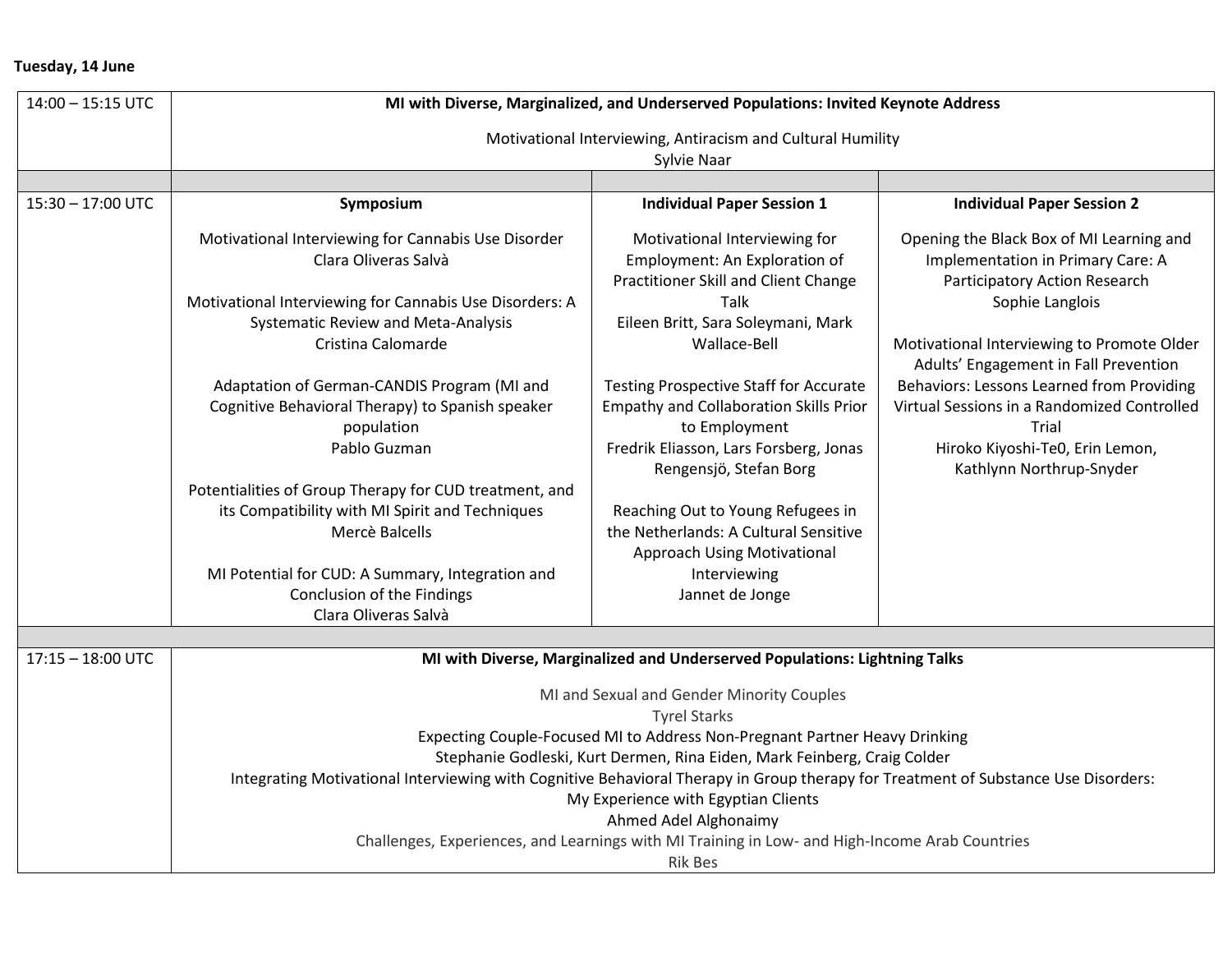### **Wednesday, 15 June**

| 14:00 - 15:15 UTC   | MI Process and Mechanisms of Action: Invited Keynote Address                                                                                                                                                                                                                   |                                                                                                                     |                                                                                                                                                                           |  |  |  |
|---------------------|--------------------------------------------------------------------------------------------------------------------------------------------------------------------------------------------------------------------------------------------------------------------------------|---------------------------------------------------------------------------------------------------------------------|---------------------------------------------------------------------------------------------------------------------------------------------------------------------------|--|--|--|
|                     | Synergizing Communication Science and Computer Science in the Study and Application of Motivational Interviewing                                                                                                                                                               |                                                                                                                     |                                                                                                                                                                           |  |  |  |
|                     | April Carcone                                                                                                                                                                                                                                                                  |                                                                                                                     |                                                                                                                                                                           |  |  |  |
|                     |                                                                                                                                                                                                                                                                                |                                                                                                                     |                                                                                                                                                                           |  |  |  |
| 15:30 - 17:00 UTC   | Symposium                                                                                                                                                                                                                                                                      | <b>Individual Paper Session 1</b>                                                                                   | <b>Individual Paper Session 2</b>                                                                                                                                         |  |  |  |
|                     | Theoretical Critiques of MI<br>William R. Miller, Chair                                                                                                                                                                                                                        | Developing Theory in Motivational<br>Interviewing: Academic and Practitioner<br>Perspectives from MICBT Integration | Helping by Stealth: A Qualitative Study of How Motivational<br>Interviewing Might Work to Improve Walking after Hip Fracture<br>Made Utari Rimayanti, Nicholas F. Taylor, |  |  |  |
|                     | Why Take Critiques Seriously?<br>William R. Miller                                                                                                                                                                                                                             | Paul Earnshaw                                                                                                       | Paul D. O'Halloran, Nora Shield                                                                                                                                           |  |  |  |
|                     | What Can We Learn from Critiques                                                                                                                                                                                                                                               | On Second Thought: Vertical Ambivalence<br>and the Unconscious in Motivational                                      | Do We Support People in Setting Goals for Sustaining Healthy<br>Behaviours?                                                                                               |  |  |  |
|                     | of MI Theory?<br>Lars Forsberg                                                                                                                                                                                                                                                 | Interviewing<br>Allan Zuckoff                                                                                       | Åsa Norman, Marianna Moberg, Helena Lindqvist                                                                                                                             |  |  |  |
|                     |                                                                                                                                                                                                                                                                                |                                                                                                                     | Attitudes and Experiences Towards the Application of                                                                                                                      |  |  |  |
|                     | <b>Ethical Critiques of MI</b><br>Lisa Forsberg                                                                                                                                                                                                                                | A Qualitative Exploration of Motivational<br><b>Interviewing and Burnout</b><br>Kathlynn Northrup-Snyder            | Motivational Interviewing by Podiatrists Working with People<br>with Diabetes at High-Risk of Developing Foot Ulcers: A Mixed-<br>Methods Study                           |  |  |  |
|                     |                                                                                                                                                                                                                                                                                |                                                                                                                     | Manon Jongebloed-Westra, Christina Bode,<br>Britt Bente, Jannet de Jonge, Peter ten Klooster,                                                                             |  |  |  |
|                     |                                                                                                                                                                                                                                                                                |                                                                                                                     | Erik Koffijberg, Stein Exterkate, Jaap van Netten,<br>Lisette van Gemert-Pijnen                                                                                           |  |  |  |
|                     |                                                                                                                                                                                                                                                                                |                                                                                                                     |                                                                                                                                                                           |  |  |  |
| $17:15 - 18:00$ UTC | MI Process and Mechanisms of Action: Lightning Talks<br>Motivational Interviewing to Enhance Adolescent Mental Health Treatment Engagement                                                                                                                                     |                                                                                                                     |                                                                                                                                                                           |  |  |  |
|                     |                                                                                                                                                                                                                                                                                |                                                                                                                     |                                                                                                                                                                           |  |  |  |
|                     | Shaystah Dean, Sunny Collings, Eileen Britt, Elliot Bell                                                                                                                                                                                                                       |                                                                                                                     |                                                                                                                                                                           |  |  |  |
|                     | Motivational Interviewing for Enhancing Engagement in Intimate Partner Violence (IPV) Treatment                                                                                                                                                                                |                                                                                                                     |                                                                                                                                                                           |  |  |  |
|                     |                                                                                                                                                                                                                                                                                | Sara Soleymani, Eileen Britt, Mark Wallace-Bell                                                                     |                                                                                                                                                                           |  |  |  |
|                     | Motivational Interviewing as an Outward Expression of ACT Or-MI through the ACT Lens<br>Lori Eickleberry<br>Baseline Client Ambivalence Sets the Stage for Successful MI: Support for the Conflict Resolution Hypothesis<br>David P. Forman, Jon M. Houck, & Theresa B. Moyers |                                                                                                                     |                                                                                                                                                                           |  |  |  |
|                     |                                                                                                                                                                                                                                                                                |                                                                                                                     |                                                                                                                                                                           |  |  |  |
|                     |                                                                                                                                                                                                                                                                                |                                                                                                                     |                                                                                                                                                                           |  |  |  |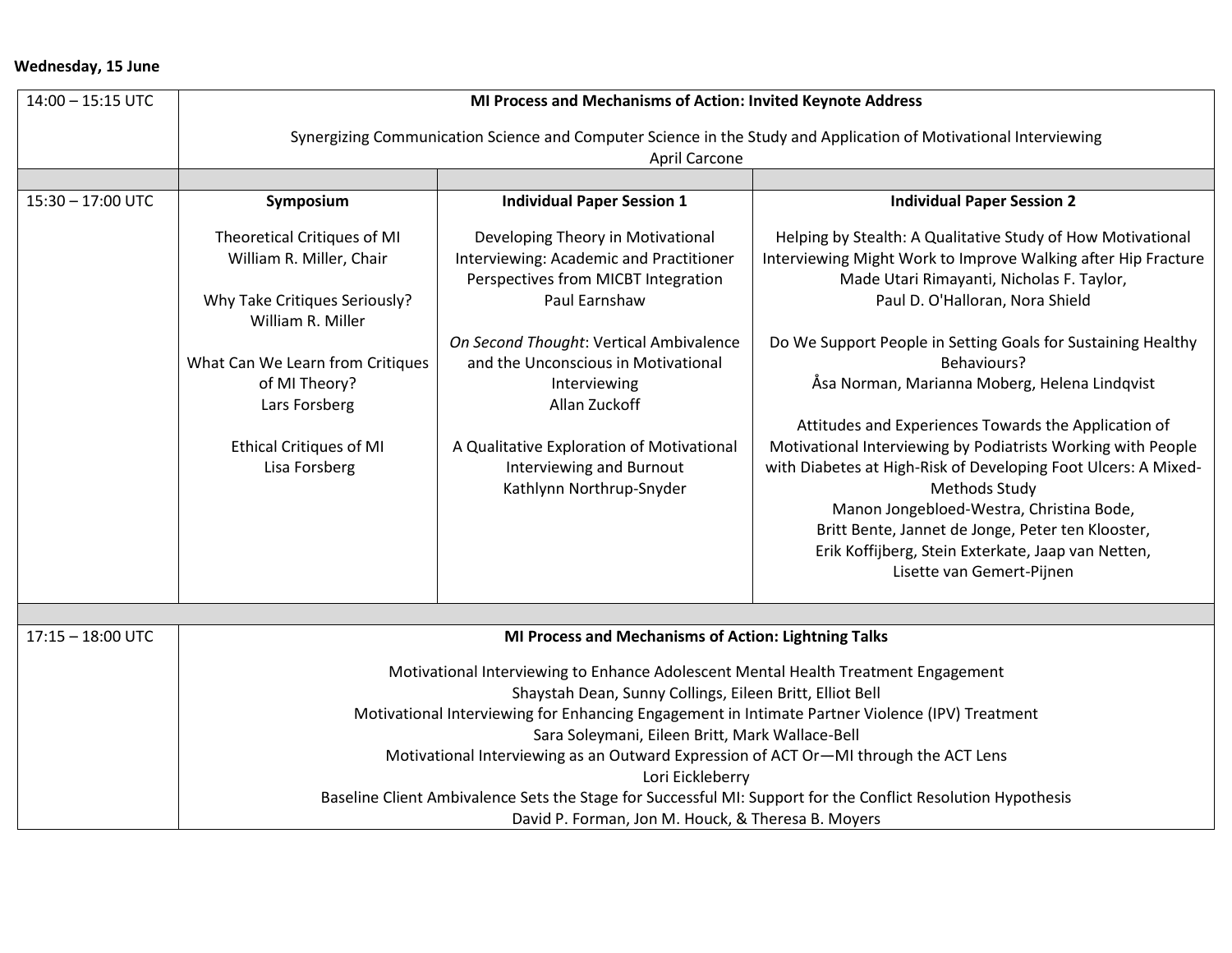### **Thursday, 16 June**

| 14:00 - 15:15 UTC   | Helping Individuals Change: Invited Keynote Address                                           |                                                     |                                             |  |  |  |  |  |
|---------------------|-----------------------------------------------------------------------------------------------|-----------------------------------------------------|---------------------------------------------|--|--|--|--|--|
|                     | "I like to drink. When I don't have my drink, I miss it but sometimes I think I should stop." |                                                     |                                             |  |  |  |  |  |
|                     | A Neurobiological and Clinical Discussion about Ambivalence                                   |                                                     |                                             |  |  |  |  |  |
|                     |                                                                                               | Jean-Bernard Daeppen                                |                                             |  |  |  |  |  |
|                     |                                                                                               |                                                     |                                             |  |  |  |  |  |
| $15:30 - 17:00$ UTC | Symposium                                                                                     | <b>Individual Paper Session 1</b>                   | <b>Individual Paper Session 2</b>           |  |  |  |  |  |
|                     | BAP-MI: Teaching and Evaluating a Stepped-                                                    | Teaching Motivational Interviewing in               | Impact of Brief Intervention on Patient     |  |  |  |  |  |
|                     | Care Approach to Health Behavior Change                                                       | <b>Communication Training for Veterinary</b>        | Readiness for Change within                 |  |  |  |  |  |
|                     | Steven Cole, Chair                                                                            | Practitioners Using a Serious Game                  | <b>Emergency Department-Initiated</b>       |  |  |  |  |  |
|                     |                                                                                               | Linda Dorrestein, Jannet de Jonge, Herman           | <b>Buprenorphine Project for Opioid Use</b> |  |  |  |  |  |
|                     | BAP-MI for Medical Students at the Donald                                                     | Barkema, Caroline Ritter                            | Disorder                                    |  |  |  |  |  |
|                     | and Barbara Zucker School of Medicine at                                                      |                                                     | Suzanne Lane, Sarah Gainey, Audrey          |  |  |  |  |  |
|                     | Hofstra/Northwell (ZSOM): Teaching and                                                        | Strengthening the Impact of Digital Cognitive       | Colin                                       |  |  |  |  |  |
|                     | Evaluation                                                                                    | Behavioral Interventions through a Dual             |                                             |  |  |  |  |  |
|                     | Taranjeet Ahuja                                                                               | Intervention: Proficient Motivational Interviewing- | Using Motivational Interviewing for         |  |  |  |  |  |
|                     |                                                                                               | based Health Coaching Plus In-Application           | Substance Use Intervention Delivery via     |  |  |  |  |  |
|                     | BAP-MI for Preventive Medicine Residents at                                                   | Techniques                                          | Social Media Platforms                      |  |  |  |  |  |
|                     | University of California San Diego: Teaching                                                  | Amanda Gabarda, Susan Butterworth, Valerie          | Erin Bonar, Maureen Walton                  |  |  |  |  |  |
|                     | and Evaluation                                                                                | Silfee                                              |                                             |  |  |  |  |  |
|                     | Deepa Sannidhi                                                                                |                                                     | The Effectiveness of the Teen               |  |  |  |  |  |
|                     |                                                                                               | Virtual Self-Conversation Using Motivational        | Marijuana Check-Up in Reducing              |  |  |  |  |  |
|                     | BAP-MI for Preventive Medicine Residents at                                                   | Interviewing Microskills To Promote Healthy         | Cannabis Use and Disorder Symptoms:         |  |  |  |  |  |
|                     | Stony Brook and the Northport VA: Teaching                                                    | Habits in Obese People: A Usability Study           | A Randomized Controlled Trial               |  |  |  |  |  |
|                     | and Evaluation                                                                                | Pilar Lusilla-palacios, Dimitra Anastasiadou,       | Denise Walker, Bryan Hartzler, Kevin        |  |  |  |  |  |
|                     | Deirdra Frum-Vassallo                                                                         | Julia Vazquez, Bernhard Spanlang, Mel Slater,       | King,                                       |  |  |  |  |  |
|                     |                                                                                               | Pol Herrero, Gemma Parramon, Andreea Ciudin,        | Aaron Lyon, Lauren Matthews                 |  |  |  |  |  |
|                     | <b>Comments on Teaching and Evaluating</b><br>BAP-MI                                          | Marta Comas, Jose Antonio Ramos-Quiroga             |                                             |  |  |  |  |  |
|                     | <b>Denise Ernst</b>                                                                           |                                                     |                                             |  |  |  |  |  |
|                     |                                                                                               |                                                     |                                             |  |  |  |  |  |
| $17:15 - 18:00$ UTC |                                                                                               | <b>Closing Session</b>                              |                                             |  |  |  |  |  |
|                     | ICMI-VOLUTION: Past, Present, and Future                                                      |                                                     |                                             |  |  |  |  |  |